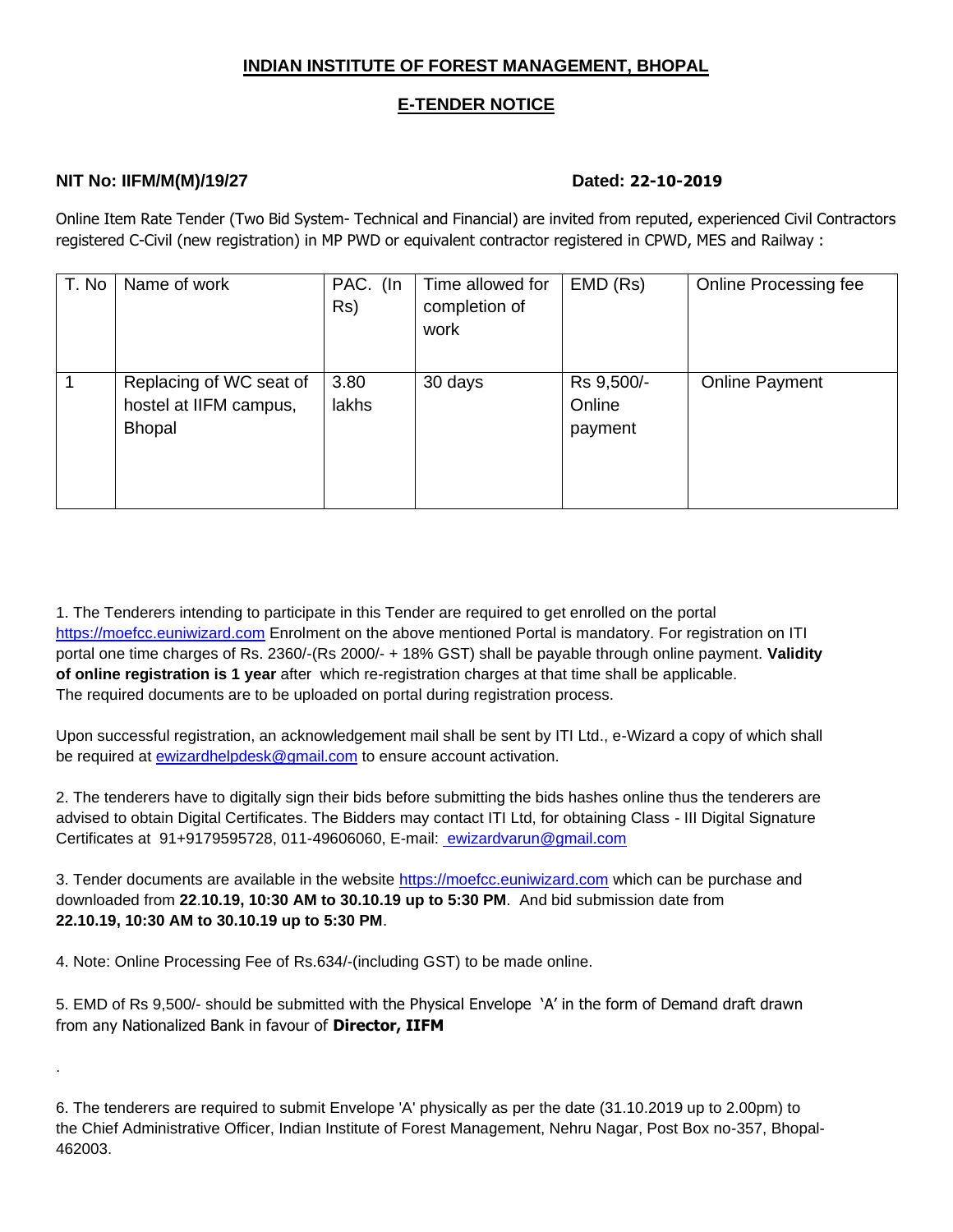The Physical Envelope 'A' should contain the following.

Kindly upload scan copies of below mentioned documents under Technical Qualification (Envelope A) & Submit Physical copy of the documents in department office in due date.

1. EMD (DD)

..

- 2. Registration Certificate
- 3. Experience of similar work in past three years
- 4. Income Tax return of last three years
- 5. GST registration copy
- 6. Any Other Document

Note: Tenders which qualify the technical bid will only be considered for opening of Financial Bid, rest of the Financial bid will be rejected. IIFM reserves the right to reject any or all the Tenders received without assigning any reason(s) thereof

| Tender Date Schedule: |                                       |                   |                                              |  |  |
|-----------------------|---------------------------------------|-------------------|----------------------------------------------|--|--|
| S.No                  | <b>Stages Name</b>                    | <b>Stages By</b>  | <b>Start Date and Time End Date and Time</b> |  |  |
| 1                     | <b>TENDER RELEASE</b>                 | <b>DEPARTMENT</b> | 22-10-2019 10:30 AM                          |  |  |
| 2                     | <b>TENDER PURCHASE &amp; DOWNLOAD</b> | <b>BIDDER</b>     | 22-10-2019 10:30 AM - 30-10-2019 05:30 PM    |  |  |
| 3                     | <b>BID SUBMISSION</b>                 | <b>BIDDER</b>     | 22-10-2019 10:30 AM - 30-10-2019 05:30 PM    |  |  |
| 4                     | <b>TENDER CLOSING</b>                 | <b>DEPARTMENT</b> | 30-10-2019 06:00 PM                          |  |  |
| 5                     | TENDER OPENING (Technical Bid)        | <b>DEPARTMENT</b> | 31-10-2019 3:00 PM                           |  |  |
| 6                     | <b>TENDER OPENING (Financial Bid)</b> | <b>DEPARTMENT</b> | 06.11.2019 3:00PM                            |  |  |

**For Support:** Bidders should get in touch with Mr Varun, ITI Ltd, contact no 9205898229 for e-tendering support.

### **{Chief Administrative officer}**

### **INDIAN INSTITUTE OF FOREST MANAGEMENT, BHOPAL**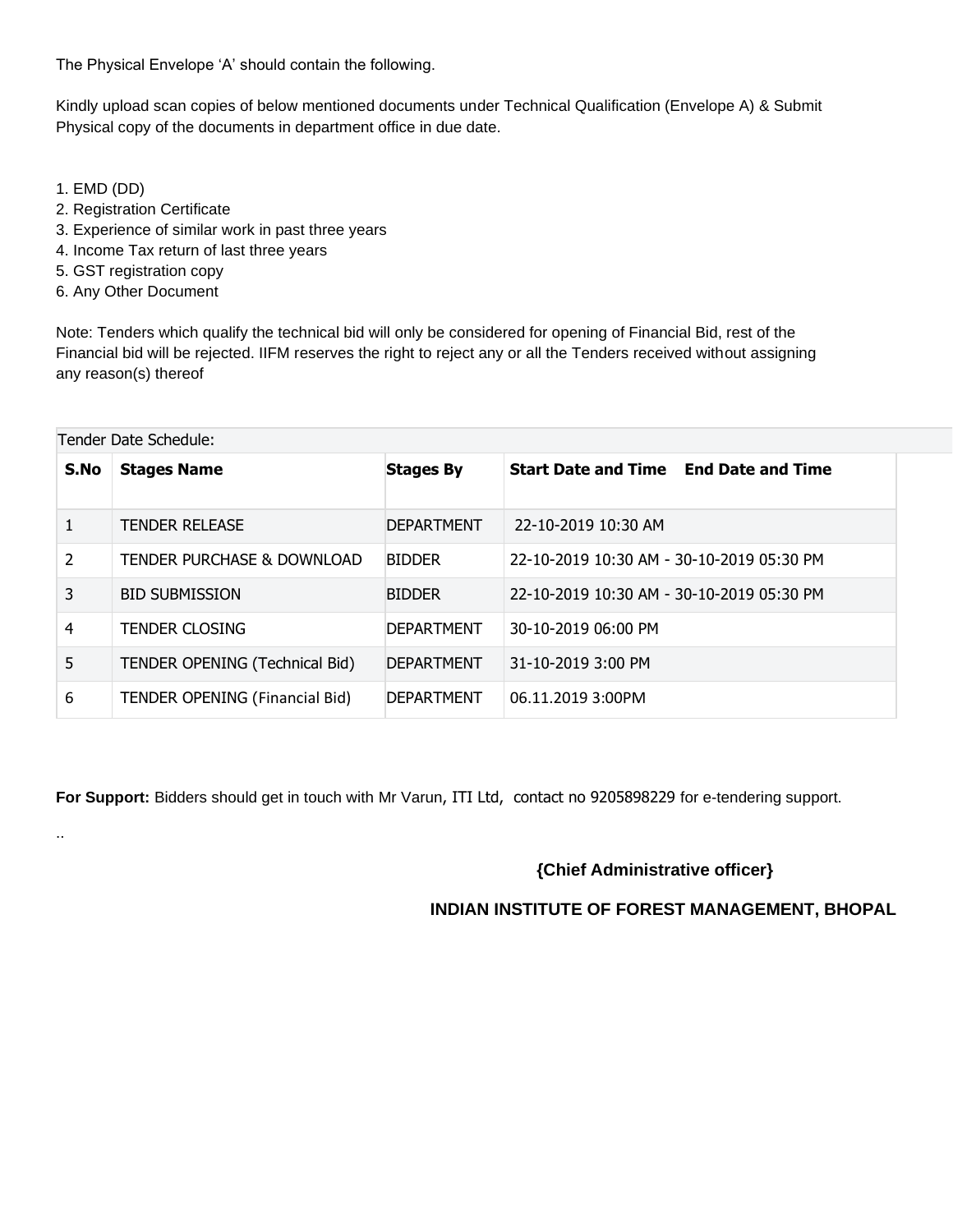# **INDIAN INSTITUTE OF FOREST MANAGEMENT**

#### **(Tender No.IIFM/M(M)/19/27)**

#### **TECHNICAL BID**

Name of Work: Replacing of WC seat of hostel at IIFM campus, Bhopal

(Please put the Bid in separate sealed envelope duly marked and signed across the flap)

(Do not write the amount here. Amount must be mentioned in the FINANCIAL BID)

- 1. Name of Firm :
- 2. Office Address with Phone Nos:

(Please tick mark the following columns appropriately)

| S.No | <b>Particulars</b>                                   |                                                        | Yes    | <b>No</b> | <b>Enclosures</b> |
|------|------------------------------------------------------|--------------------------------------------------------|--------|-----------|-------------------|
|      |                                                      |                                                        |        |           | No.               |
| 01   |                                                      | <b>Registration Certificate</b>                        |        |           |                   |
| 02   | Experience of three similar works each of value not  |                                                        |        |           |                   |
|      |                                                      | less than Rs 1.52 lakhs or two similar works each of   |        |           |                   |
|      |                                                      | value not less than Rs 2.28 lakhs or one similar work  |        |           |                   |
|      |                                                      | of value not less than Rs 3.04 lakhs in last 7 years   |        |           |                   |
|      |                                                      | ending previous day of last date of submission of bids |        |           |                   |
|      | S no                                                 | Description of work                                    | Amount |           |                   |
|      | 01                                                   |                                                        |        |           |                   |
|      | 02                                                   |                                                        |        |           |                   |
|      | 03                                                   |                                                        |        |           |                   |
| 03   |                                                      | Whether EMD deposited or not                           |        |           |                   |
| 04   |                                                      | Income Tax return of last three years                  |        |           |                   |
| 05   | <b>GST</b> registration copy                         |                                                        |        |           |                   |
| 06   | Up to I crore income PAN card of the Sole proprietor |                                                        |        |           |                   |
|      |                                                      | Above 1 crore income PAN card in the name of the       |        |           |                   |
|      |                                                      | firm with audited account is required                  |        |           |                   |

Proof of all above documents duly self attested with seal, earnest money in the form of DD may be submitted along with the technical bid.

Place:

Date:

{Name & Signature of the Contractor with seal and address}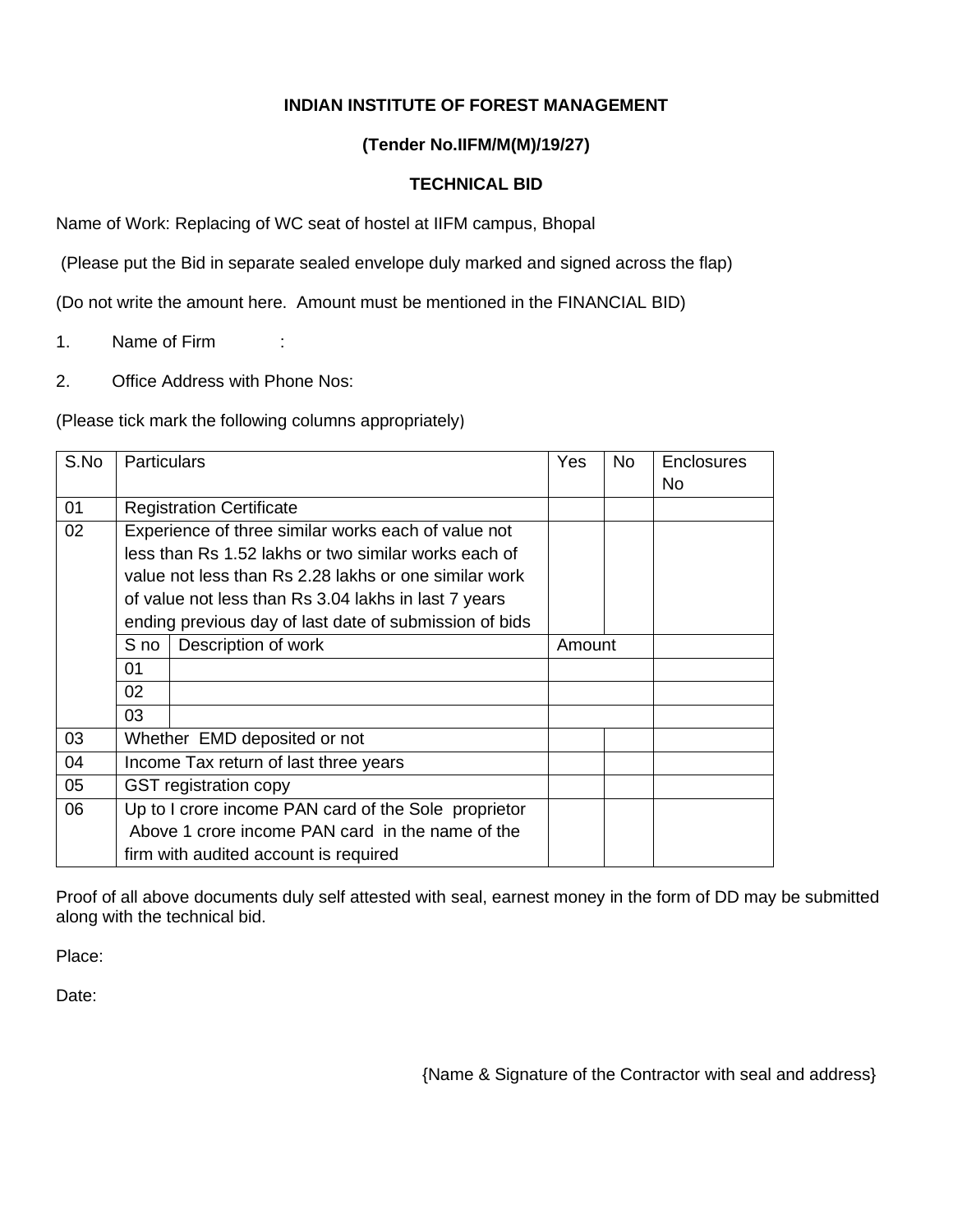#### **INDIAN INSTITUTE OF FOREST MANAGEMENT**

(An Autonomous Institute of the Ministry of Environment, Forests & Climate Change, Govt of India)

STATE : MP

Division : Maintenance Section

Tender for the work of: Replacing of WC seat of hostel at IIFM campus, Bhopal

#### **Item Rate Tender & Contract for Works**

Contractor Name-------------------------------------------------------------------------------------------------

#### **TENDER**

I/We have read and examined the notice inviting tender, schedule A & B, Specifications applicable, Drawings & Designs, General Rules and Directions, Conditions of Contract, clauses of contract, Special conditions, Schedule of Rate & other documents and Rules referred to in the conditions of contract and all other contents in the tender document for the work.

l/We hereby tender for the execution of the work specified within the time specified in Schedule 'B' , viz., schedule of quantities and in accordance in all respects with the specifications, designs, drawings and instructions in writing referred to in R ule-1 of General Rules and Directions and in Clause 11 of the Conditions of contract and with such materials as are provided for, by, and in respects in accordance with, such conditions so far as applicable.

We agree to keep the tender open for ninety (90) days from the due date of submission thereof and not to make any modifications in its terms and conditions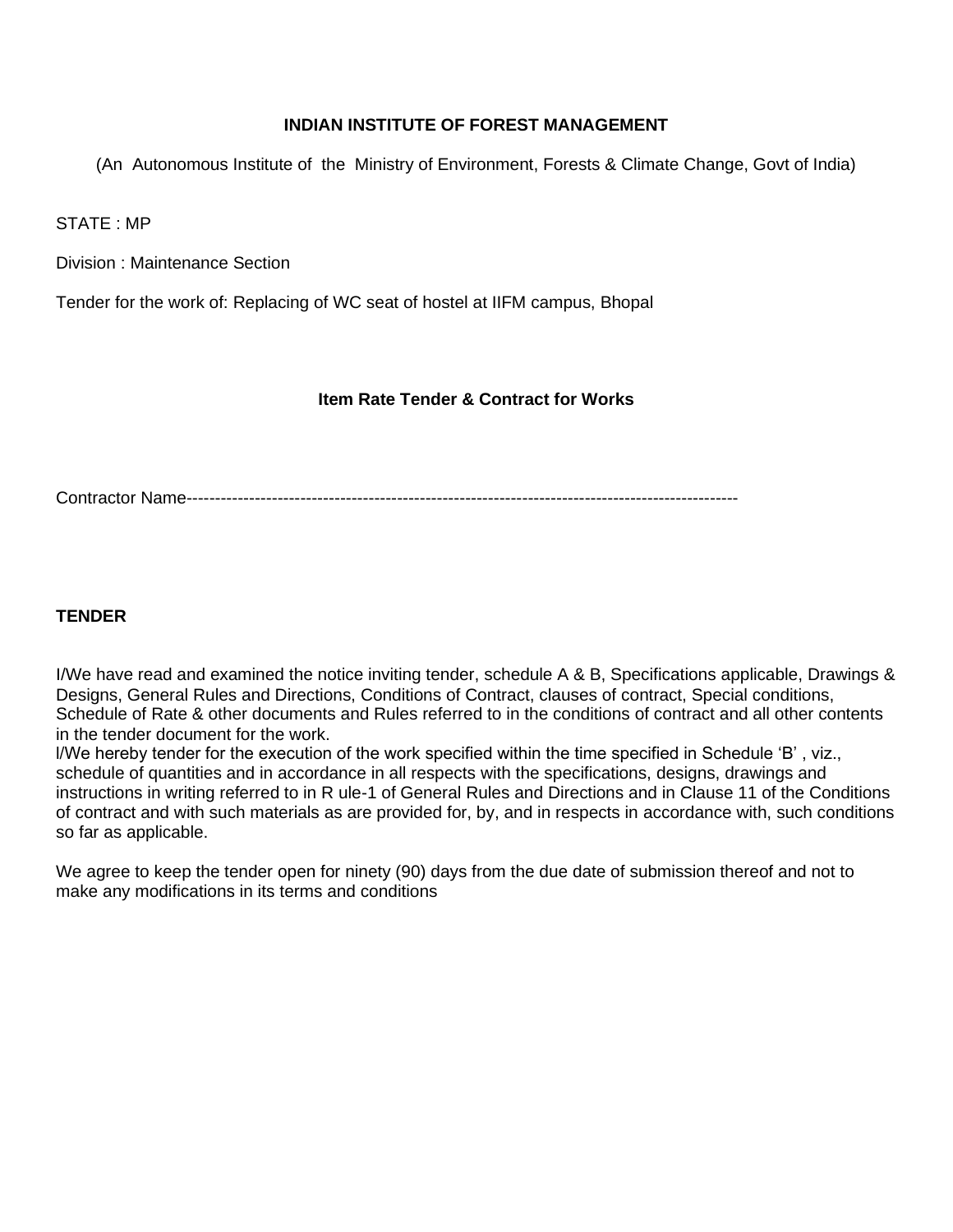A sum of **Rs 9,500/-** has been deposited by demand draft from any Nationalized Bank in favour of Director, IIFM as earnest money. If l/we, (fail to furnish the prescribed performance guarantee within prescribed period, I/we agree that the Director,IIFM or his successors in office shall without prejudice to any other right or remedy, be at liberty to forfeit the said earnest money absolutely. Further, if I/ we fail to commence work as specified, l/we agree that the Director,IIFM or his successors in office shall without prejudice to any other right or remedy available in law, be at liberty to forfeit the said earnest money and the performance guarantee absolutely, otherwise the said earnest money shall be retained by him towards security deposit to execute all the works refered to in the tender documents upon the terms and conditions contained or referred to therein and to carry out such deviations as may be ordered, upto maximum of the percentage mentioned in Schedule 'B' and those in excess of that limit at the rates to be determined in accordance with the provision contained in Clause 12.2 and 12.3 of the tender form. Further, I/We agree that in case of forfeiture of earnest money or both Earnest Money & Performance Guarantee as aforesaid, I/We shall be debarred for participation in the re-tendering process of the work.

I/We hereby declare that l/we shall treat the tender documents drawings and other records connected with the work as secret/ confidential documents and shall not communicate information/derived there from to any person other than a person to whom l/we am/are authorised to communicate the same or use the information in any manner prejudicial to the safety of the State

Dated

 Signatures of Contractor Postal Address

Witness:

Address: Occupation:

### **ACCEPTANCE**

The above tender (as modified by you as provided in the letters mentioned hereunder) is accepted by me for and on behalf of the Director, IIFM for a sum of Rs.---------------------------------- (Rupees-------------------------------------------------------------------------------------------)

The letters referred to below shall form part of this contract Agreement:-

i)

ii)

iii)

 For & on behalf of the Director, **Signatures** Dated Designation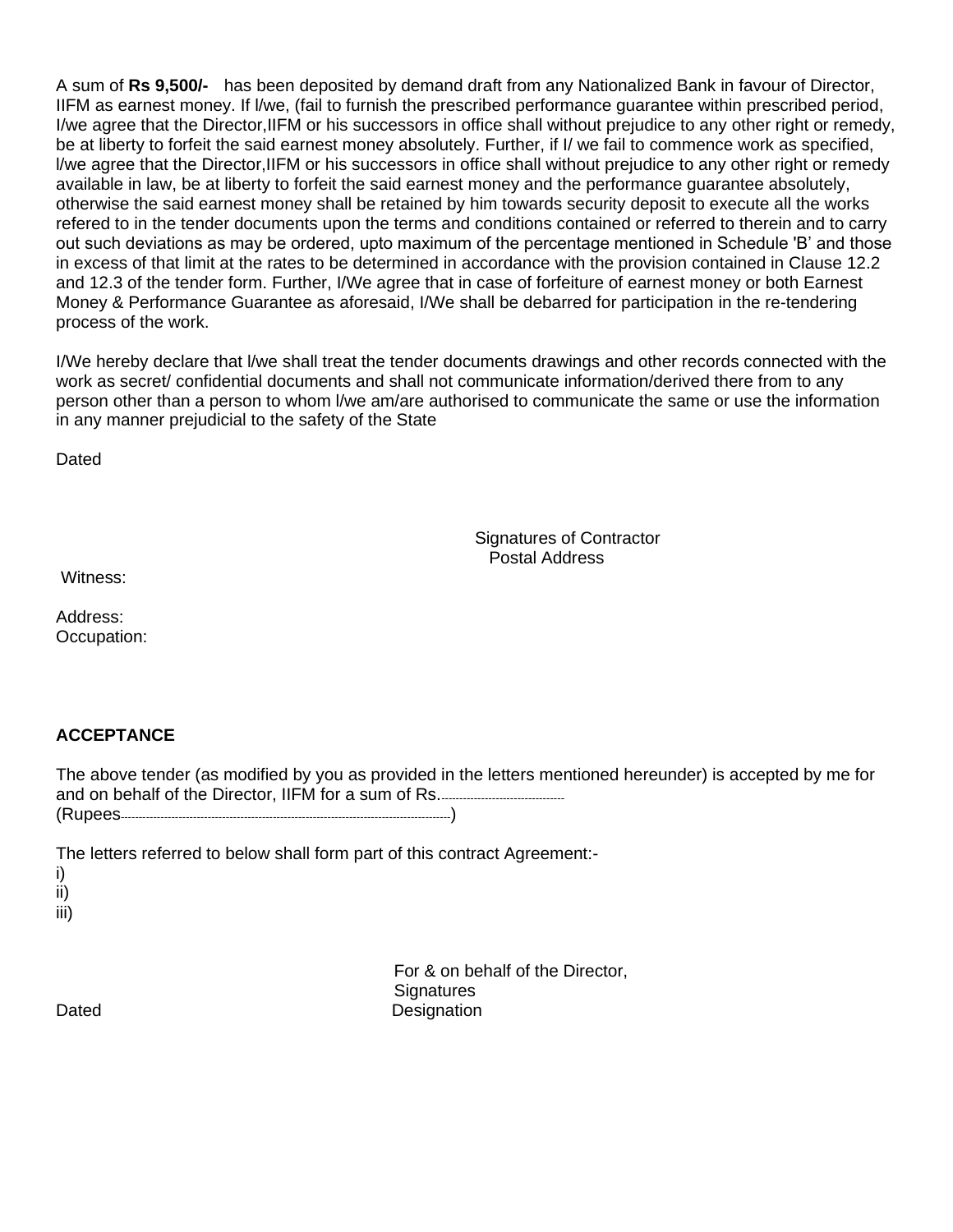### **SCHEDULES**

#### **SCHEDULE 'A'**

Schedule of quantities (Enclosed)

#### **SCHEDULE 'B'**

Refrence to General Conditions of contract.

Name of work: Renovation of toilets of Guesthouse at IIFM campus, Bhopal

| Estimated cost of work:    | Rs 3,80,000/-        |  |  |
|----------------------------|----------------------|--|--|
| i) Earnest money:          | Rs 9,500/-           |  |  |
| ji) Performance Guarantee: | 5% of tendered value |  |  |
| iii) Security Deposit:     | 5% of tendered value |  |  |

#### **General Rules & Directions :**

Officer inviting tender : **Chief Admn. Officer**

Maximum percentage for quantity of items of work to be executed beyond which rates are to be determined in accordance with Clauses 12.2 & 12.3

#### **Definitions :**

| 2(v)       | Engineer-in-Charge                                                                | Manager (M)         |     |
|------------|-----------------------------------------------------------------------------------|---------------------|-----|
| $2$ (viii) | <b>Accepting Authority</b>                                                        | Director, IIFM      |     |
| 2(x)       | Percentage on cost of materials and labour to cover all overheads<br>and profits. |                     | 15% |
|            | <b>Standard Schedule of Rates:</b>                                                | Market rate         |     |
| 2(xii)     | Department :                                                                      | <b>IIFM, BHOPAL</b> |     |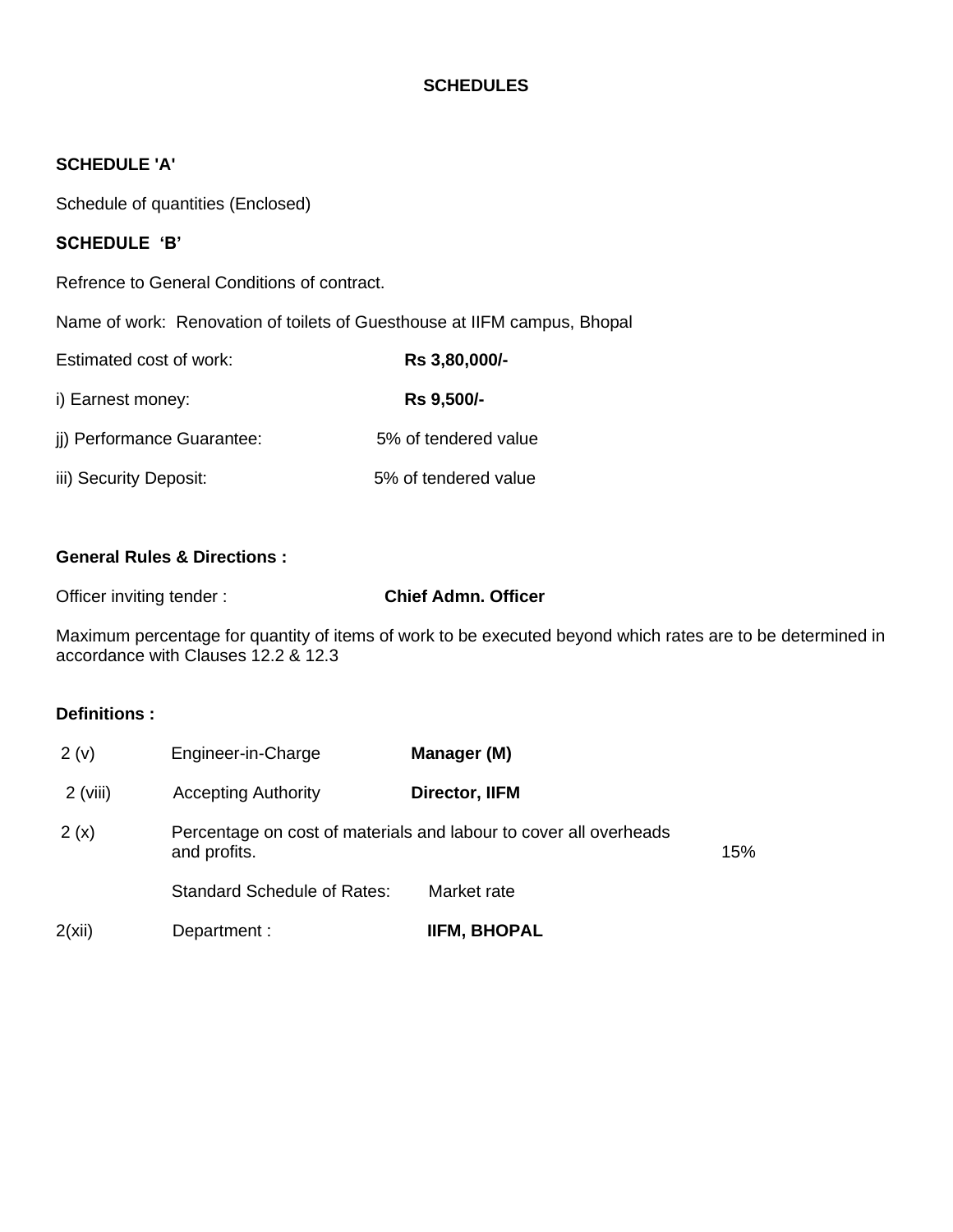#### **Clause 1**

| i) Time allowed for submission of Performance       |                            |
|-----------------------------------------------------|----------------------------|
| Guarantee from the date of issue of letter of       |                            |
| acceptance, in days                                 | 20 days                    |
|                                                     |                            |
| <b>Clause 2</b>                                     |                            |
| Authority for fixing compensation under clause 2    | <b>Director, IIFM</b>      |
| <b>Clause 5</b>                                     |                            |
| Number of days from the date of issue of            |                            |
| Letter of acceptance for reckoning date of start    | 10 Days                    |
| Time allowed for execution of work                  | 30 days                    |
| <b>Clause 11</b>                                    |                            |
| Specifications to be followed for execution of work | <b>CPWD Specifications</b> |
| <b>Clause 12</b>                                    |                            |
| 12.2 & 12.3 Deviation Limit beyond which clauses    |                            |
|                                                     |                            |

12.2 & 12.3 shall apply for building work **30%**

**12.2** In the case of extra item (S), the contractor may within fifteen days of receipt of order or occurrence of the item (S) claim rates, supported by proper analysis, for the work and the engineer-in-charge shall within one month of the receipt of the claims supported by analysis, after giving consideration to the analysis of the rates submitted by the contractor, determine the rates on the basis of the market rates and the contractor shall be paid in accordance with the rates so determined.

In the case of substituted items, the rate for the agreement item (to be substituted) and substituted item shall also be determined in the manner as mentioned in the aforesaid para.

- (a) If the market rate for the substituted item so determined is more than the market rate of the agreement item (to be substituted), the rate payable to the contractor for the substituted item shall be the rate for the agreement item (to be substituted) so increased to the extent of the difference between the market rates of substituted item and the agreement item (to be substituted).
- (b) If the market rate for the substituted item so determined is less than the market rate of the agreement item (to be substituted), the rate payable to the contractor for the substituted item shall be the rate for the agreement item (to be substituted) so decreased to the extent of the difference between the market rates of substituted item and the agreement item (to be substituted).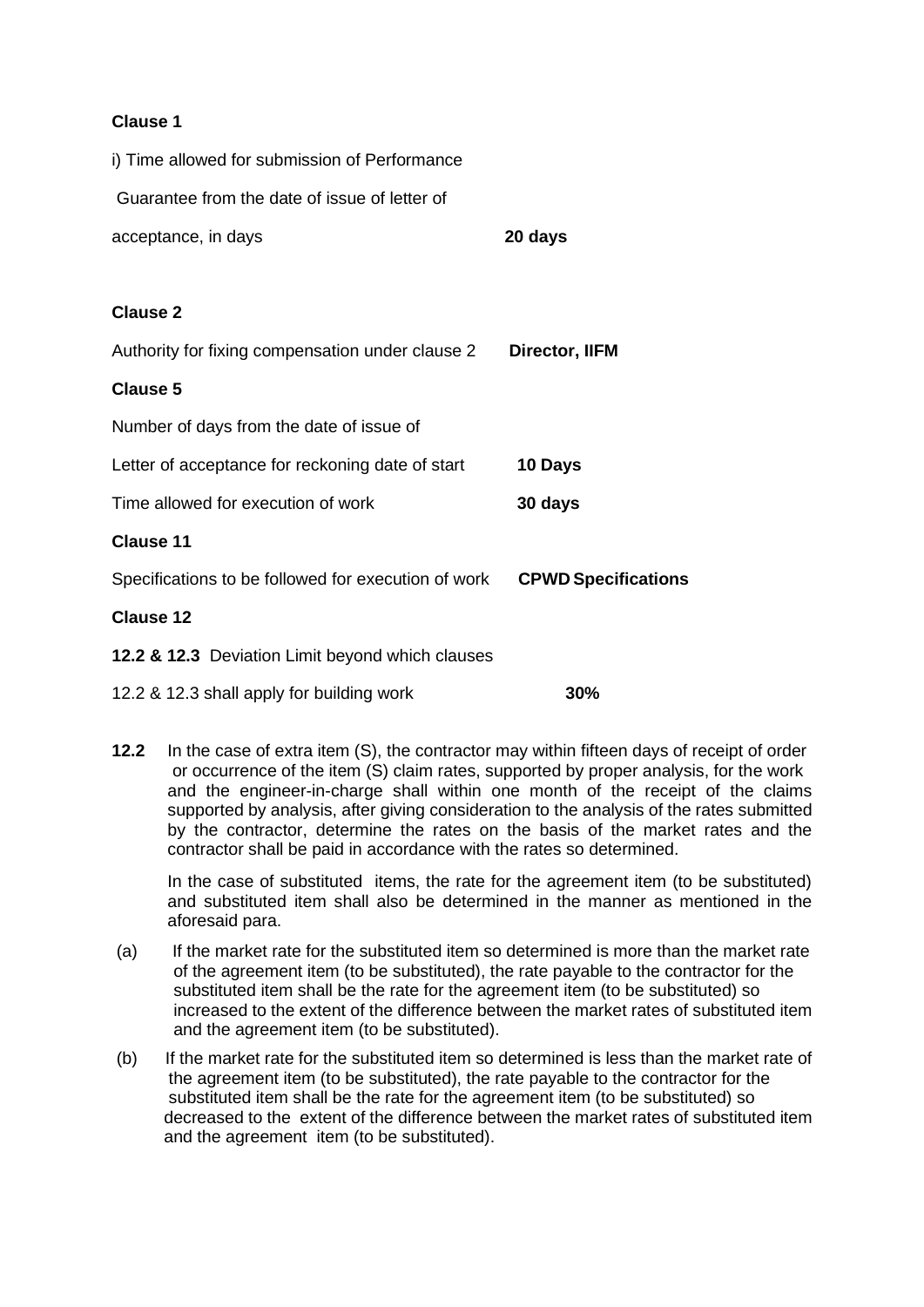In the case of contract items, substituted items, contract cum substituted items, which exceed the limits laid down in schedule F, the contractor may within fifteen days of receipt of order or occurrence of the excess, claim revision of the rates, supported by proper analysis for the work in excess of the above mentioned limits, provided that if the rates so claimed are in excess of the rates specified in the schedule of quantities, the Engineer-in-Charge shall within one month of receipt of the claims supported by analysis, after giving consideration to the analysis of the rates submitted by the contractor, determine the rates on the basis of the market rates and the contractor shall be paid in accordance with the rates so determined.

**12.3** The Provisions of the preceding paragraph shall also apply to the decrease in the rates of items for the work in excess of the limits laid down in Schedule F, and the Engineerin-charge shall after giving notice to the contractor within one month of occurrence of the excess and after taking into consideration any reply received from him within fifteen days of the receipt of the notice, revise the rates for the work in question within one month of the expiry of the said period of fifteen days having regard to the market rates.

#### **Clause 12.5**

Deviation Limit beyond which clauses 12.2 & 12.3

shall apply for foundation work **50%**

- **12.5** For the purpose of operation of Schedule F, the following works shall be treated as works relating to foundation:
- (j) For building, compound walls, plinth level or 1.2 meters (4 feet) above ground level, whichever is lower excluding items of flooring and D.P.C. but including base concrete, below the floors.
- (jj) For abutments, piers, retaining walls of culverts and bridges, walls of water reservoirs, the bed of floor level.
- (jjj) For retaining walls where floor level is not determinate, 1.2 meters above the average ground level or bed level.
- (jv) For Roads, all items of excavation and filling including treatment of sub-base.

#### **Clause 16**

Competent Authority for deciding reduced rates. Manager (M)

---------------------------------------------------------------------------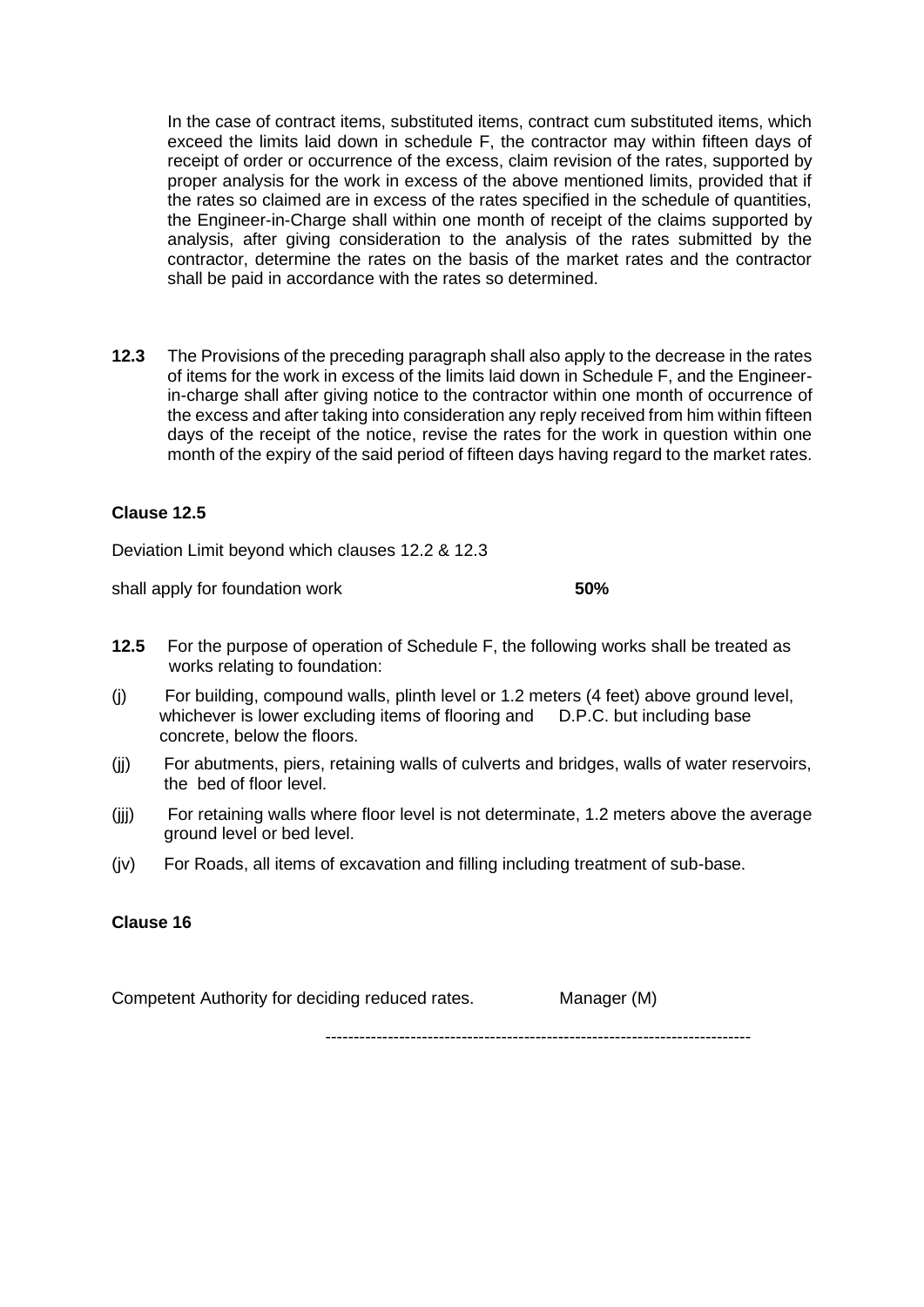

# भारतीय वन प्रबंध संस्थान, भोपाल.

#### (भारत सरकार के पर्यावरण एवं वन मंत्रालय के अधीनस्थ स्वायत्त्साशी संस्थान)

मध्य प्रदेश

राज्य

# कार्यों के लिए मद दर निविदा एवं संविदा

(अ) कार्य के लिए निविदा – भारतीय वन प्रबंधन संस्थान, भोपाल के कैम्पस में स्थित होस्टल में WC seat बदलने के कार्य

## निविदा

मैने / हमने कार्य के लिए निविदा आमंत्रण सूचना अनुसूची–क और ख लागू विनिर्देश, नक्शे एवं डिजाइन सामान्य नियम एवं निर्देश ठेके के उपबंध, विशिष्ट शर्ते, दर अनुसूची एवं अन्य कागजात तथा ठेके की शर्तों में दिए गए नियम तथा निविदा कागजात में उल्लिखित अन्य बातों को पढ़ व जांच लिया है।

मै / हम अनुसूची 'ख' में विनिर्दिष्ट समय के भीतर विनिर्दिष्ट कार्य, यथा–मात्राओं की अनुसूची तथा सभी संबंधित विनिर्देशों, डिजाइनों, नक्शों के अनुरुप तथा सामान्य नियमावली के नियम–1 और ठेके की शर्तों के खण्ड–11 में उल्लिखित लिखित अनुदेशों एवं ऐसी सामग्रियों जो प्रदान की जाती है और उसके संबंध में, ऐसी शर्ते जो लाग हो, के अनुरुप निष्पादन हेतु निविदा देता हं / देते हैं।

हम निविदा को इसके खोले जाने की निर्धारित तारीख से 90 दिनों के लिए खुला रखने तथा इसकी शर्तों एवं निबंधनों में किसी प्रकार का परिवर्तन न करने के लिए सहमत है।

धरोहर राशि रुपये 9,500/- की धनराशि, ओन लाईन जमा करनी है। । यदि मै / हम निर्धारित निष्पादन गारंटी को निर्धारित समय अवधि में प्रस्तुत करने मे असफल रहते है तो मै/हम यह मंजूर करते है कि निदेशक, भारतीय वन प्रबंध संस्थान या उनके कार्यालय के उत्तराधिकारी किसी अन्य अधिकार या उपचारी उपाय पर प्रतिकूल प्रभाव डाले बिना उक्त धरोहर राशि जब्त करने के लिए पूर्णतया स्वतंत्र होंगे। इसके अलावा, यदि मै/हम निविर्दिष्ट कार्य प्रारम्भ करने में असफल रहते है, तो मै/हम यह मंजूर करते है कि निदेशक, भारतीय वन प्रबंध संस्थान या उनके कार्यालय के उत्तराधिकारी कानून में उपलब्ध किसी अन्य अधिकार या उपचारी उपाय पर प्रतिकूल प्रभाव डाले बिना उक्त धरोहर राशि तथा निष्पादन गारंटी जब्त करने के लिए पूर्णतया स्वतंत्र होंगे अन्यथा उक्त धरोहर राशि निविदा कागजात के अनुसार उसमे निहित शर्तों व निबंधनों के अनुसार कार्यों के निष्पादन एवं आदिष्ट विचलनों को अनुसूची 'ख' में वर्णित प्रतिशत से अनधिक व निविदा प्रपत्र के खण्डों 12.2 व 12.3 में निहित प्रावधानों के अनुसार निश्चित की जाने वाली दरों पर उस सीमा से अधिक के विचलनों के करने के लिए उनके द्वारा प्रतिभूति–निक्षेप के रुप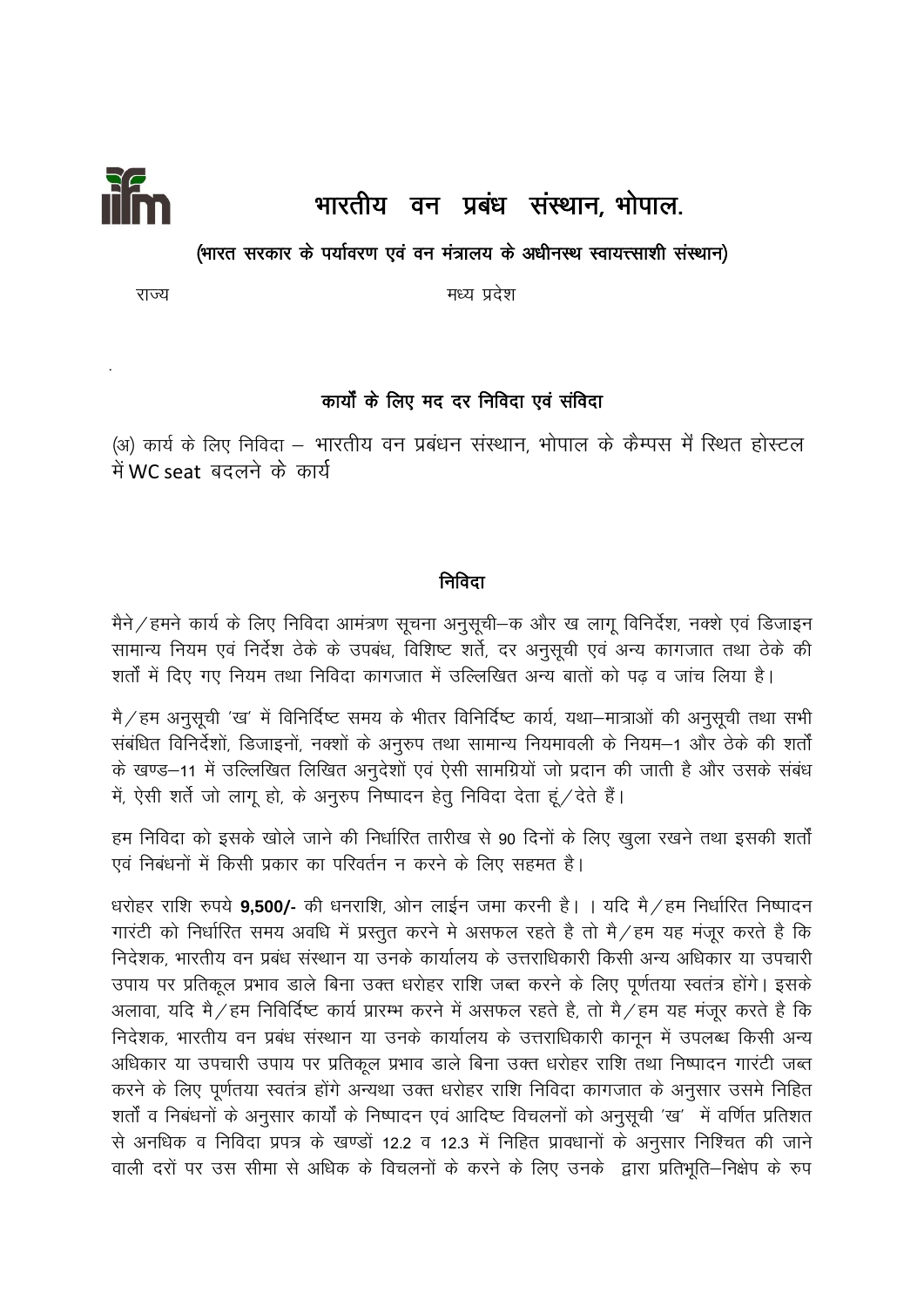में रोक ली जाएगी। इसके अतिरिक्त मै/हम सहमत है कि बयाना राशी या बयाना राशी तथा उपर्युक्त निष्पादन गारंटी जब्त हो जाने के मामले मे मुझे / हमे कार्य की पुनः निविदा प्रकिया में भाग लेने से रोक दिया जाएगा)

मै / हम एत्**तद्वारा घोषणा करते है कि मै / हम निवि**दा कागजातों, नक्शों और कार्य से संबंधित अन्य अभिलेखों को गुप्त/गोपनीय कागजात के रुप में रखेंगे और उनसे प्राप्त/ली गई जानकारी किसी अन्य को जिन्हें मै/हम सूचित करने के लिए प्राधिकृत हों, से भिन्न किसी को नही बताएंगे या जानकारी को किसी ऐसे रुप में प्रयोग नही करेंगे जो राज्य सुरक्षा के लिए प्रतिकूल हो।

| तारीख                                                          | ठेकेदार के हस्ताक्षर |
|----------------------------------------------------------------|----------------------|
|                                                                | डाक का पता           |
| साक्षी                                                         |                      |
| पता                                                            |                      |
| उपजीविका                                                       |                      |
| स्वीकृति                                                       |                      |
|                                                                |                      |
| निविदा (अधोलिखित पत्रों के अनुसार परिवर्तित) स्वीकार करता हूं। |                      |
| नीचे दिये गए पत्र इस ठेका करार हिस्सा होंगे।                   |                      |
| (i)                                                            |                      |
| (ii)                                                           |                      |
| (iii)                                                          |                      |
| निदेशक, भारतीय वन प्रबंध संस्थान की ओर से तथा उनके लिए         |                      |

हस्ताक्षर

पदनाम

तारीख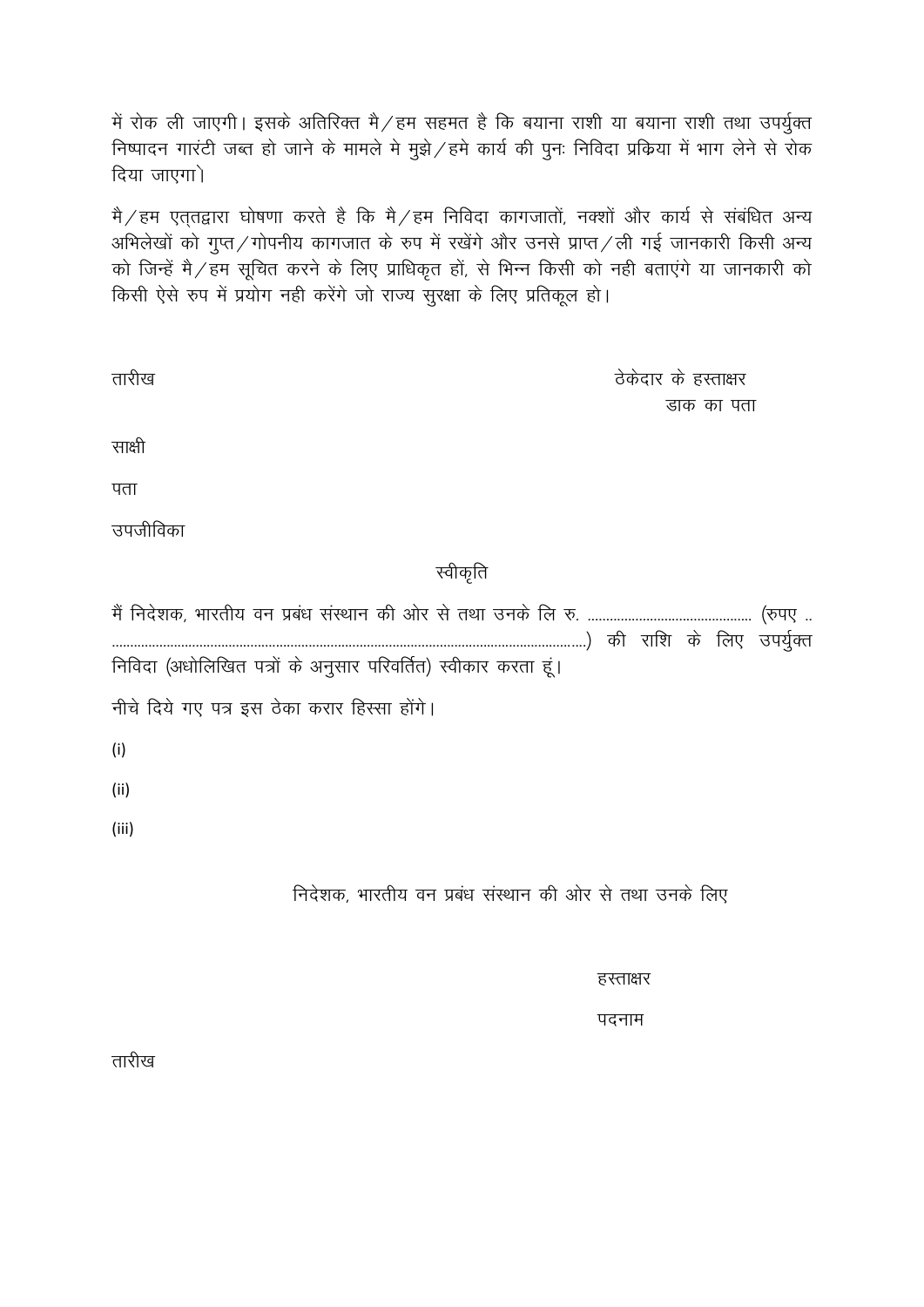# अनुसूचियां

अनुसूची 'क' मात्राओं की अनुसूची (संलग्न) अनुसूची 'ख' ठेके की सामान्य शर्तों का संदर्भ कार्य का नाम – भारतीय वन प्रबंधन संस्थान, भोपाल के कैम्पस में स्थित होस्टल में WC seat बदलने के कार्य कार्य की अनुमानित लागत Rs. 3,80,000/-(i) धरोहर राशि Rs 9,500/-निविदित्त मूल्य का 5 प्रतिशत<sup>:</sup> ii) निष्पादन गारंटी निविदित्त मूल्य का 5 प्रतिशत (iii) प्रतिभूत निक्षेप सामान्य नियम एवं दिशानिर्देश निविदा आमंत्रण करने वाला प्राधिकारी मुख्य प्रशासनिक अधिकारी कार्य की मदों की मात्रा के लिए अधिकतम प्रतिशत जिससे अधिक निष्पादित मदों के लिए दरों का निर्धारण खण्ड 12.2 और 12.3 के निम्नानुसार विम्नानुसार परिभाशाएं 2 (V) भारसाधक इंजिनियर प्रबंधक (रख-रखाव) निदेशक, भारतीय वन प्रबंध संस्थान 2 (Viii) स्वीकार कर्ता प्राधिकारी 2 (x) अतिरिक्त और लाभों को पूरा करने के लिए 15% सामग्रियों की लागत पर प्रतिशतता 2 (xi) दरों की मानक सूची बाजार दर 2 (xii) विभाग भारतीय वन प्रबंध संस्थान, भोपाल।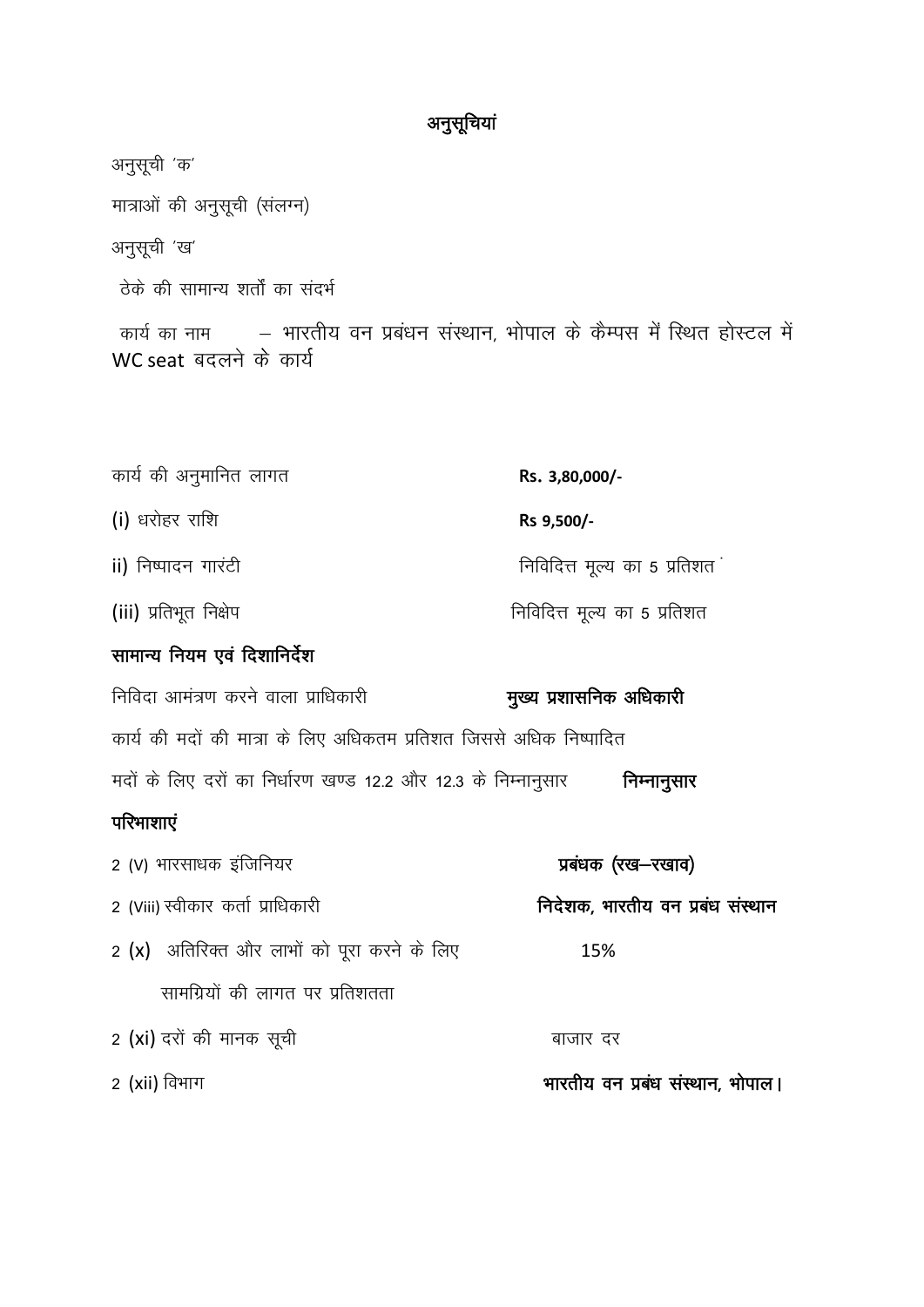#### खण्ड 1

(i) स्वीकृती पत्र जारी होने की तारीख से निष्पादन गारंटी प्रस्तुतीकरण के लिए अनुमत समय  $20$ दिन खण्ड 2 खण्ड 2 के तहत प्रतिकार निश्चित करने वाला प्राधिकारी **निदेशक, भारतीय वन प्रबंध** संस्थान खण्ड 5 कार्य आरम्भ की तारीख की गणना के लिए स्वीकृति पत्र के जारी होने की तारीख से दिनों की संख्या  $10$  दिन 30 दिन कार्य निष्पादन करने के लिए अनुमत्य समय $\angle$ खण्ड 11

#### खण्ड 12

12.2 एवं 12.3 विचलन सीमा जिसके परे खण्ड 12.2

तथा 12.3 भवन निर्माण कार्य के लिए लागू होंगे

30%

अतिरिक्त मदों के मामले में ठेकेदार आदेश प्राप्त होने या मदों के होने के 15 दिन के भीतर.  $122$ विशलेषण देकर दरों का दावा कर सकता है तथा भरसाधक अभियंत्रा विशलेषण सहित दावों की प्राप्ति के एक माह के भीतर ठेकेदार द्वारा प्रस्तुत दर विशलेषण पर विचार करने के पश्चात् बाजार दर के आधार पर दर निर्धारित करेगा तथा ठेकेदार को भुगतान इस प्रकार निर्धारित दर से अनुसार किया जाएगा।

प्रतिस्थापित मदों के मामले में करार मद (प्रतिस्थापित की जाने वाली) तथा प्रतिस्थापित मद के लिए भी दर को पूर्वोक्त पैरा में उल्लिखित ढंग से निर्धारित किया जाएगा।

- यदि इस प्रकार निर्धारित मद की बाजार दर, करार मद (प्रतिस्थापित की जाने वाली) बाजार दर  $(3)$ से अधिक हो तो प्रतिस्थापित मद के लिए ठेकेदार को भुगतान की जाने वाली दर करार मद (प्रतिस्थापित की जाने वाली) की वह दर होगी जिसे प्रतिस्थापित मद तथा करार मद (प्रतिस्थापित की जाने वाली) की बाजार दरों के अंतर की सीमा तक बढ़ाया गया है।
- (ৰ) यदि इस प्रकार निर्धारित प्रतिस्थापित मद की बाजार दर करार मद (प्रतिस्थापित की जाने वाली) की बाजार दर से कम हो तो प्रतिस्थापित मद के लिए ठेकेदार को भगतान की जाने वाली दी करार मद (प्रतिस्थापित की जाने वाली) की वह दर होगी जिसे प्रतिस्थापित मद तथ करार मद (प्रतिस्थापित की जाने वाली) की बाजार दरां के अंतर की सीमा तक घटाया गया हों।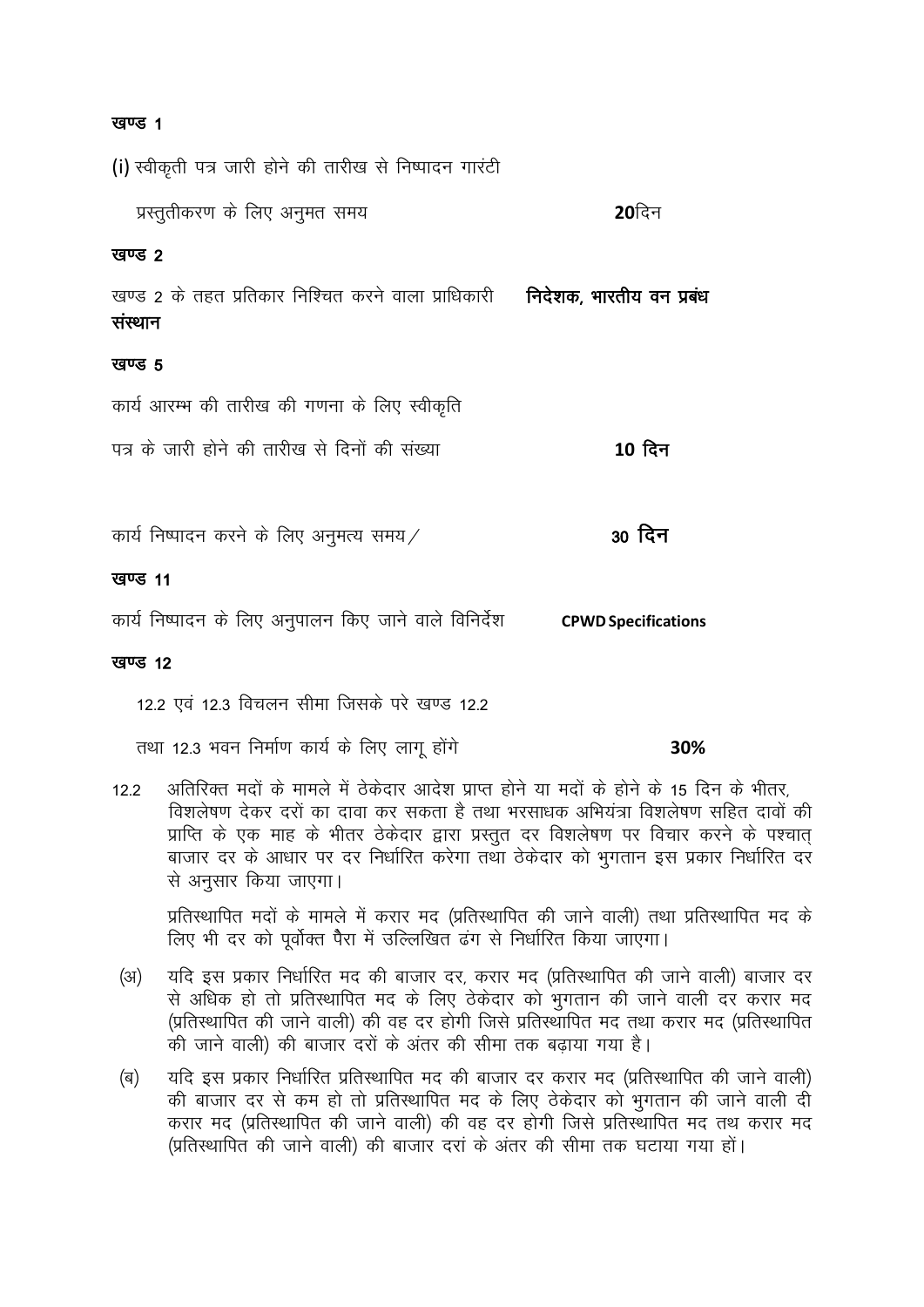ठेका मदें, प्रतिस्थापित मदों, ठेका व प्रतिस्थापित मदें जो अनुसूची 'च' में दी गई सीमाओं से अधिक हों, उनके मामले में ठेकेदार आदेश प्राप्त होने या ऐसा आधिक्य होने पन्द्रह दिन के भीतर, उपर्युक्त सीमाओं से अधिक के कार्य के लिए उपयुक्त विशलेषण देकर दरों में) संशोधर का दावा कर सकता है, यदि दावा की गई ऐसी दरें, मात्राओं की अनुसूची में निर्दिष्ट दर से अधिक हो तो भारसाधक इंजीनियर विशलेषण सहित दावों की प्राप्ति के एक माह के भीतर ठेकेदार द्वारा प्रस्तत दर विशलेषण पर विचार करने के पश्चात बाजार दर के आधार पर दर निर्धारित करेगा तथा ठेकेदार को भगतार इस प्रकार निर्धारित दर के अनुसार किया जाएगा।

पूर्ववर्ती पैराग्राफ के प्रावधान अनुससूची 'च' में दी गई सीमाओं से अधिक कार्य कराने के लिए  $12.3$ मदों की दरों में कमी पर भी लाग होंगे तथा भारसाधक अभियंता ठेकेदार को नोटिस देरे के बाद कार्य अधिक्य के एक माह के भीतर और उससे प्राप्त किसी उत्तर को ध्यान में रखते हुए नोटिस प्राप्ति के पन्द्रह दिन के भीतर बाजार दर को ध्यान में रखते हुए उक्त पन्द्रह दिन की अवधि पूरा होने के एक माह के भीतर प्रसंगााधीन कार्य के लिए दरें संशोधित करेगा।

12.5 वह विचलन सीमा जिसके–परे खण्ड 12.2

तथा 12.3 नीव कार्य के लिए लागू होंगे

#### 50%

- अनुसूची 'च' के प्रयोजन के लिए निम्नलिखित कार्यो को नींव से संबंधित कार्य माना जाएगा:-12.5
- भवनों, चारदीवारी के लिए कूर्सी तल या फर्श की मदों और नमी रोक रद्दा को छोड़कर परन्तू  $(i)$ फर्श के नीचे की आधार कक्रीट को मिलाकर भूमितल से 1.2 मीटर (4 फीट) ऊपर, जो भी निम्नतर हो।
- पील पायों, पायों पूलों तथा पुलियाओं की धारक दीवारों, जल कुंड की दीवारों के लिए फर्शतल  $(i)$ की पैंदी।
- उन धारक दीवारों के लिए जहां फर्श तल निर्धारण योग्य नहीं है वहाँ औसत भूमि तल या पैंदी  $(ijj)$ तल से 1.2 मीटर ऊपर तक।
- सड़कों के लिए उप-आधार के उपचार सहित खुदाई, तथा भराई की सभी मदें।  $(iv)$

#### खण्ड 16

घटी हुई दरे निर्धारित करने के लिए समक्ष प्राधिकारी

प्रबंधक (रख—रखाव)